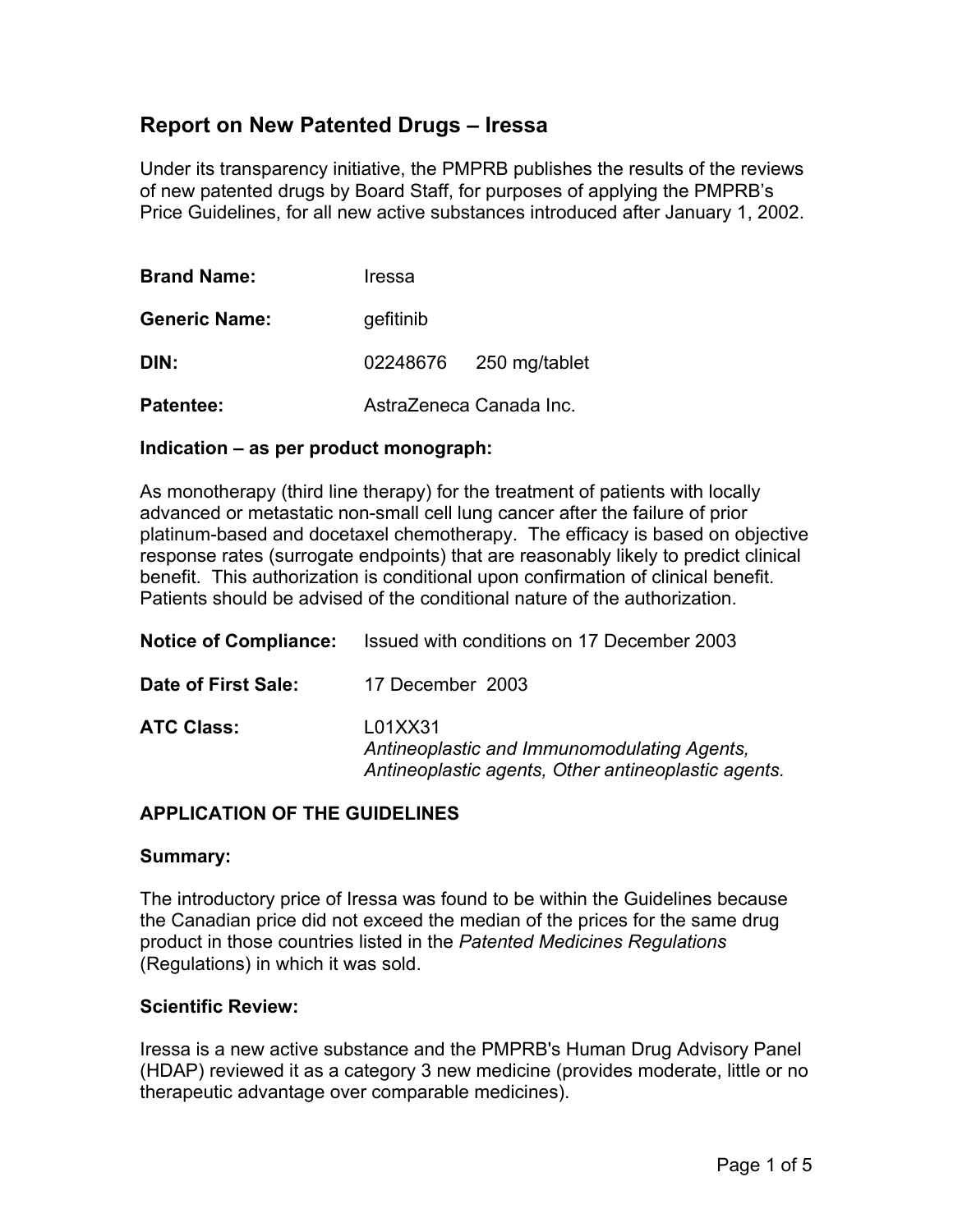The Therapeutic Class Comparison (TCC) test of the Guidelines provides that the price of a category 3 new drug product cannot exceed the prices of other drugs that treat the same disease or condition. Comparators are generally selected from among existing drug products in the same  $4<sup>th</sup>$  level of the Anatomical, Therapeutic, Chemical (ATC) System that are clinically equivalent in addressing the approved indication.

None of the agents in the same  $4<sup>th</sup>$  level ATC share the same indication as Iressa, nor is there any evidence supporting the use of these agents as single third line therapy for the treatment of non-small cell lung cancer. Consequently, the HDAP recommended no comparators for the conduct of a TCC for Iressa.

## **Price Review:**

Under the Guidelines, the introductory price of a new category 3 drug product will be presumed to be excessive if it exceeds the prices of all of the comparable drug products in the TCC test. The Guidelines further provide that when it is inappropriate or impossible to conduct a TCC, the primary weight will be given to the median of the international prices identified in an International Price Comparison (IPC) test. The price will be presumed excessive if it exceeds the median of the prices of the same drug product sold in the seven countries listed in the Regulations. See the PMPRB's *Compendium of Guidelines, Policies and Procedures* for a more complete description of the Guidelines and the policies on IPCs.

As no comparable drug products could be identified for the purposes of conducting a TCC test, the price of Iressa was considered within the Guidelines as it did not exceed the median of the international prices identified in an IPC test.

|             | 250 mg/tablet |
|-------------|---------------|
| Canada      | \$71.3333     |
| France      |               |
| Germany     |               |
| Italy       |               |
| Sweden      |               |
| Switzerland | \$89.0335     |
| UK          |               |
| <b>US</b>   | \$69.4179     |
| Median      | \$79.2257     |

Sources:

Canada: PPS Publication Pharma, July 2004 Switzerland: Medwin, January-June 2004 US: Wholesale Acquisition Cost (WAC), April 2004 and Federal Supply Schedule (FSS), January-June 2004.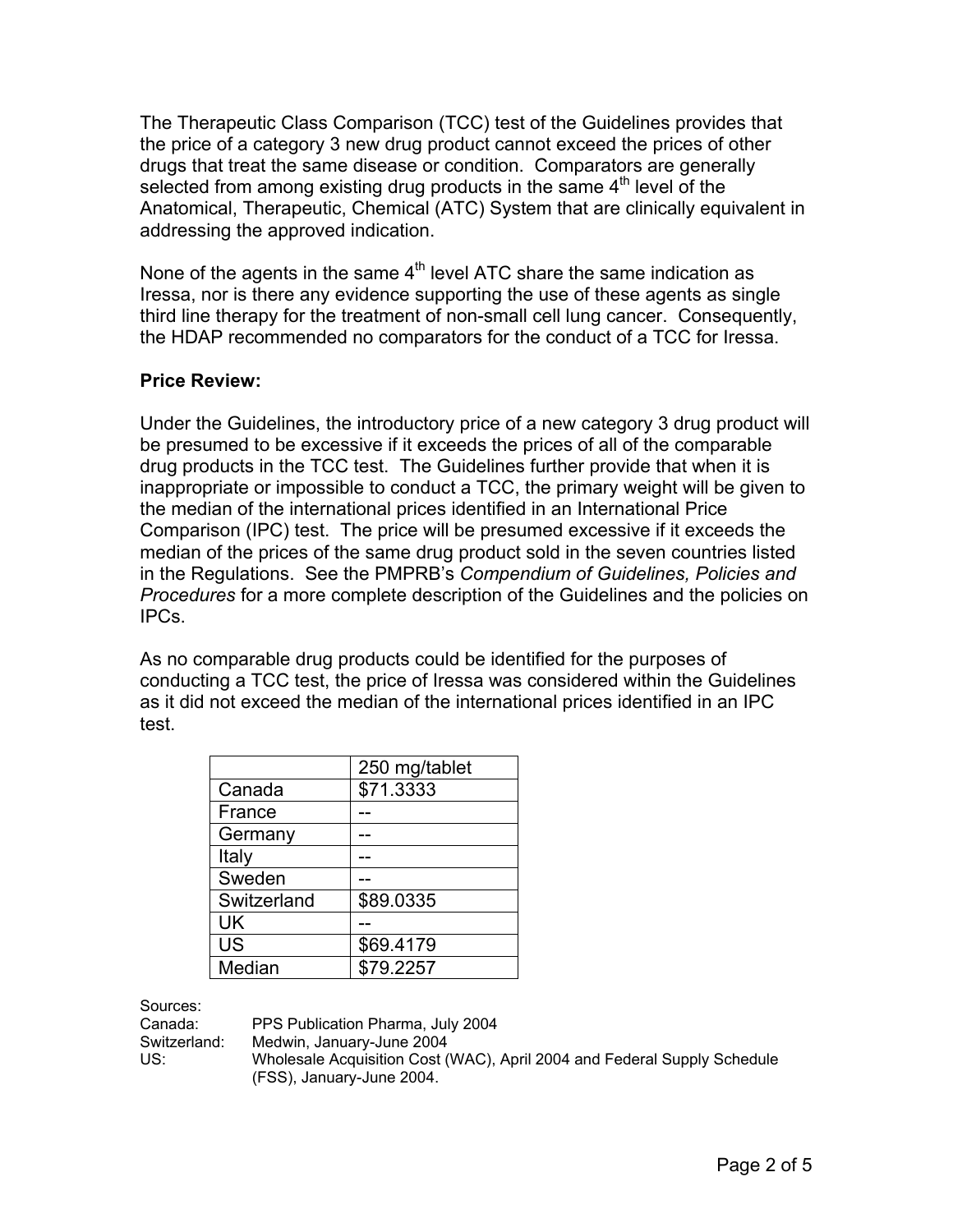The Guidelines provide that when a medicine is sold in fewer than five countries at the time of its introduction, the introductory price will be treated as the interim benchmark price. The interim benchmark price may be reviewed at the end of three years or when the medicine is sold in at least five countries, whichever comes first.

Where comparators and dosage regimens are referred to in the Summary Reports, they have been selected by the PMPRB Staff and the HDAP for the purpose of carrying out the PMPRB's regulatory mandate, which is to review the prices of patented medicines sold in Canada to ensure that such prices are not excessive. The publication of these reports is also part of the PMPRB's commitment to make its price review process more transparent.

The information contained in the PMPRB's Summary Reports should not be relied upon for any purpose other than its stated purpose and is not to be interpreted as an endorsement, recommendation or approval of any drug nor is it intended to be relied upon as a substitute for seeking appropriate advice from a qualified health care practitioner.

# **Evidence/References**

**Side Bar:** The references are available on the PMPRB website, under Patented Medicines; Reports on New Patented Drugs for Human Use; Iressa.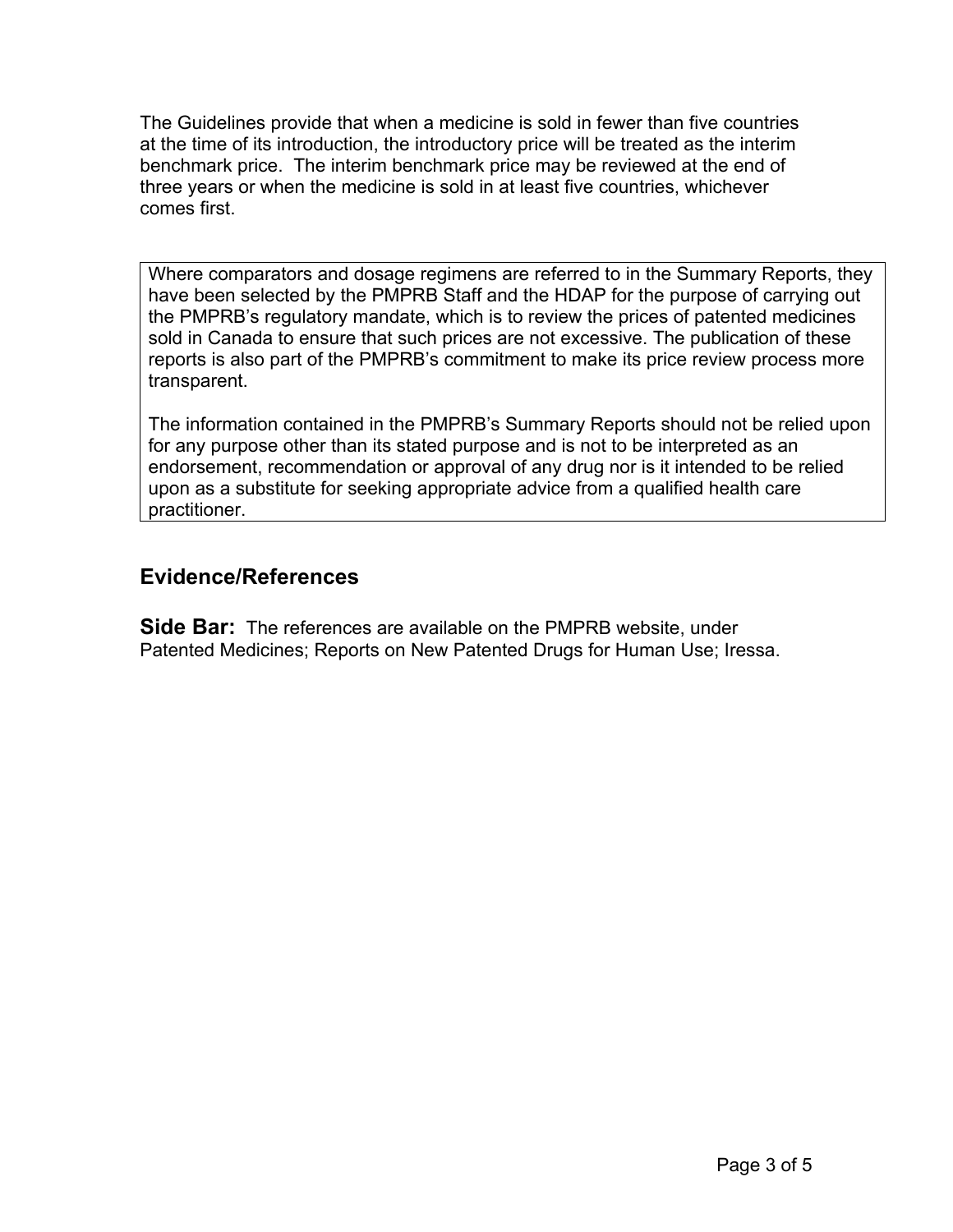- Fukuoka M, Yano S, Giaccone G, et al. Multi-institutional randomized phase II trial of gefitinib for previously treated patients with advanced nonsmall-cell lung cancer. J Clin Oncol 2003;21:2237-46.
- Kris MG, Natale RB, Herbst RS, et al. Efficacy of gefitinib, an inhibitor of the epidermal growth factor receptor tyrosine kinase, in symptomatic patients with non-small cell lung cancer. JAMA 2003;290:2149-58.
- Giaccone G, Johnson DH, Manegold C, et al. A phase III clinical trial of ZD1839 "(Iressa)" in combination with gemcitabine and cisplatin in chemotherapy-naïve patients with advanced non-small-cell lung cancer (INTACT 1). Ann Oncol 2002;13(suppl 5):2-3.
- Johnson DH, Herbst R, Giaccone G, et al. ZD1839 ("Iressa") in combination with paclitaxel and carboplatin in chemotherapy-naïve patients with advanced non-small-cell lung cancer (NSCLC): Results from a phase II clinical trial (INTACT 2). Ann Oncol 2002;13(suppl 5):127-8.
- Pfister DG, Johnson DH, Azzoli CG, et al. American society of clinical oncology treatment of unresectable non-small-cell lung cancer guideline: Update 2003. J Clin Oncol 2004;22(2):330-53.
- Cersosimo RJ. Lung cancer: a review. Am J Health-Syst Pharm 2002;59:611-42.
- Anon. Selected Schedules of Therapy for Malignant Tumors. 11<sup>th</sup> update, Baxter Oncology, April 2003.
- Pho KH (ed). Cancer Care Handbook  $(7<sup>th</sup>$ ed). Kingston Regional Cancer Centre, Kingston, Ontario, 2001.
- Liu CY, Seen S. Gefitinib therapy for advanced non-small-cell lung cancer. Ann Pharmacother 2003;37:1644-53.
- Culy CR, Faulds D. Gefintib. Drugs 2002;62:2237-48. Massarelli et al. A retrospective analysis of the outcome of patients who have received two prior chemotherapy regimens including platinum and docetaxel for recurrent non-small-cell lung cancer. Lung Cancer 39(2003);55-61.
- Pallis A.G et al. ZD 1839, a novel oral epidermal growth factor receptortyrosine kinase inhibitor, as salvage therapy in patients with advanced non-small cell lung cancer. Experience form a single center participating in a compassionate use program. Lung Cancer 40(2003):301-307.